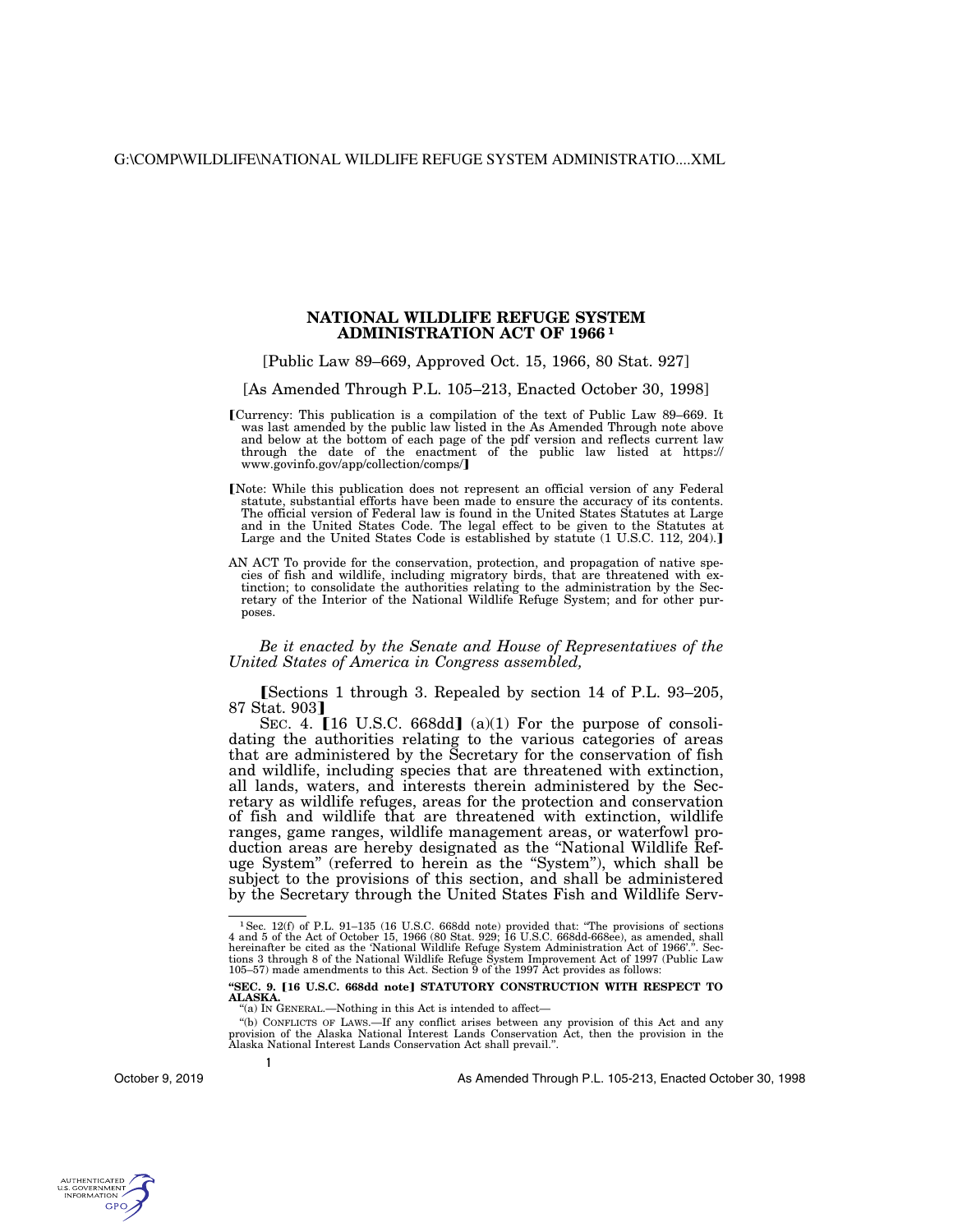ice. With respect to refuge lands in the State of Alaska, those programs relating to the management of resources for which any other agency of the Federal Government exercises administrative responsibility through cooperative agreement shall remain in effect, subject to the direct supervision of the United States Fish and Wildlife Service, as long as such agency agrees to exercise such responsibility.

(2) The mission of the System is to administer a national network of lands and waters for the conservation, management, and where appropriate, restoration of the fish, wildlife, and plant resources and their habitats within the United States for the benefit of present and future generations of Americans.

(3) With respect to the System, it is the policy of the United States that—

(A) each refuge shall be managed to fulfill the mission of the System, as well as the specific purposes for which that refuge was established;

(B) compatible wildlife-dependent recreation is a legitimate and appropriate general public use of the System, directly related to the mission of the System and the purposes of many refuges, and which generally fosters refuge management and through which the American public can develop an appreciation for fish and wildlife;

(C) compatible wildlife-dependent recreational uses are the priority general public uses of the System and shall receive priority consideration in refuge planning and management; and

(D) when the Secretary determines that a proposed wildlife-dependent recreational use is a compatible use within a refuge, that activity should be facilitated, subject to such restrictions or regulations as may be necessary, reasonable, and appropriate.

 $(4)$  In administering the System, the Secretary shall—

(A) provide for the conservation of fish, wildlife, and plants, and their habitats within the System;

(B) ensure that the biological integrity, diversity, and environmental health of the System are maintained for the benefit of present and future generations of Americans;

(C) plan and direct the continued growth of the System in a manner that is best designed to accomplish the mission of the System, to contribute to the conservation of the ecosystems of the United States, to complement efforts of States and other Federal agencies to conserve fish and wildlife and their habitats, and to increase support for the System and participation from conservation partners and the public;

(D) ensure that the mission of the System described in paragraph (2) and the purposes of each refuge are carried out, except that if a conflict exists between the purposes of a refuge and the mission of the System, the conflict shall be resolved in a manner that first protects the purposes of the refuge, and, to the extent practicable, that also achieves the mission of the System;

(E) ensure effective coordination, interaction, and cooperation with owners of land adjoining refuges and the fish and

As Amended Through P.L. 105-213, Enacted October 30, 1998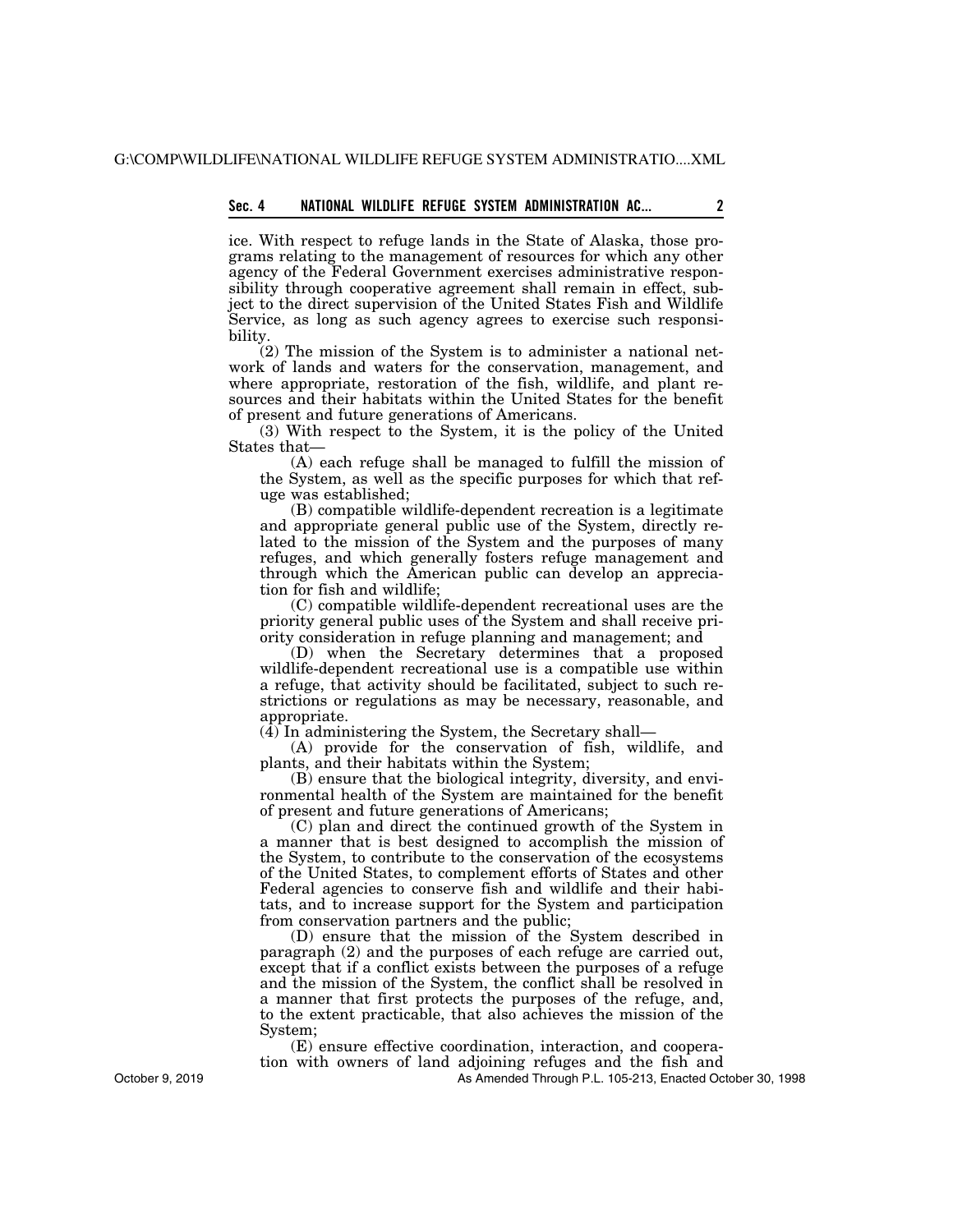| NATIONAL WILDLIFE REFUGE SYSTEM ADMINISTRATION AC |  |  |  |  |  |  |  | Sec. 4 |
|---------------------------------------------------|--|--|--|--|--|--|--|--------|
|---------------------------------------------------|--|--|--|--|--|--|--|--------|

wildlife agency of the States in which the units of the System are located;

(F) assist in the maintenance of adequate water quantity and water quality to fulfill the mission of the System and the purposes of each refuge;

(G) acquire, under State law, water rights that are needed for refuge purposes;

(H) recognize compatible wildlife-dependent recreational uses as the priority general public uses of the System through which the American public can develop an appreciation for fish and wildlife;

(I) ensure that opportunities are provided within the System for compatible wildlife-dependent recreational uses;

(J) ensure that priority general public uses of the System receive enhanced consideration over other general public uses in planning and management within the System;

(K) provide increased opportunities for families to experience compatible wildlife-dependent recreation, particularly opportunities for parents and their children to safely engage in traditional outdoor activities, such as fishing and hunting;

(L) continue, consistent with existing laws and interagency agreements, authorized or permitted uses of units of the System by other Federal agencies, including those necessary to facilitate military preparedness;

(M) ensure timely and effective cooperation and collaboration with Federal agencies and State fish and wildlife agencies during the course of acquiring and managing refuges; and

(N) monitor the status and trends of fish, wildlife, and plants in each refuge.

(5) No acquired lands which are or become a part of the System may be transferred or otherwise disposed of under any provision of law (except by exchange pursuant to subsection  $(b)(3)$  of this section) unless—

(A) the Secretary determines with the approval of the Migratory Bird Conservation Commission that such lands are no longer needed for the purposes for which the System was established; and

(B) such lands are transferred or otherwise disposed of for an amount not less than—

(i) the acquisition costs of such lands, in the case of lands of the system which were purchased by the United States with funds from the migratory bird conservation fund, or fair market value, whichever is greater; or

(ii) the fair market value of such lands (as determined by the Secretary as of the date of the transfer or disposal), in the case of lands of the System which were donated to the System.

The Secretary shall pay into the migratory bird conservation fund the aggregate amount of the proceeds of any transfer or disposal referred to in the preceding sentence.

(6) Each area which is included within the System on January 1, 1975, or thereafter, and which was or is—

(A) designated as an area within such System by law, Executive order, or secretarial order; or

As Amended Through P.L. 105-213, Enacted October 30, 1998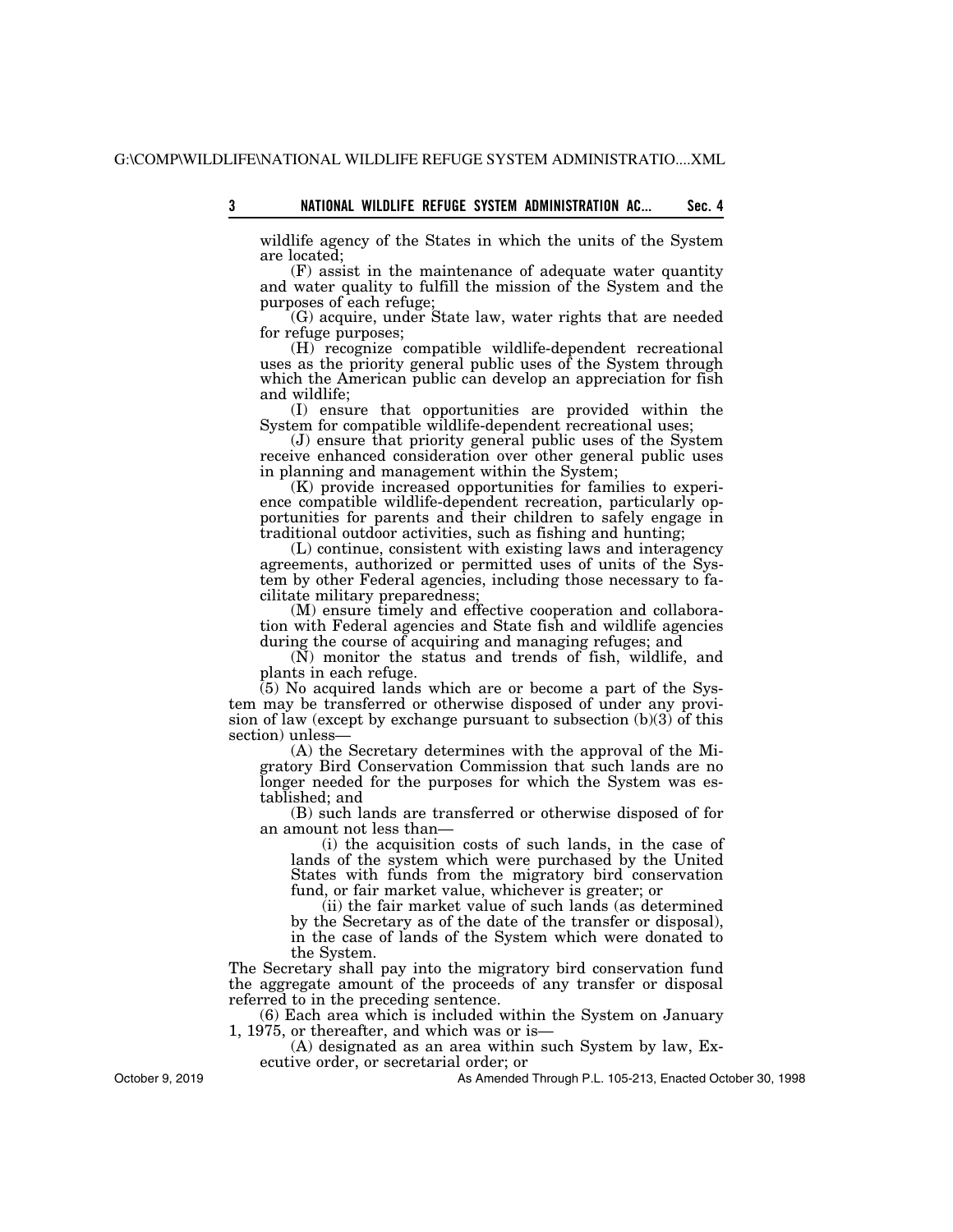(B) so included by public land withdrawal, donation, purchase, exchange, or pursuant to a cooperative agreement with any State or local government, any Federal department or agency, or any other governmental entity,

shall continue to be a part of the System until otherwise specified by Act of Congress, except that nothing in this paragraph shall be construed as precluding—

> (i) the transfer or disposal of acquired lands within any such area pursuant to paragraph (5) of this subsection;

> (ii) the exchange of lands within any such area pursuant to subsection (b)(3) of this section; or

> (iii) the disposal of any lands within any such area pursuant to the terms of any cooperative agreement referred to in subparagraph (B) of this paragraph.

(b) In administering the System, the Secretary is authorized to take the following actions:

(1) Enter into contracts with any person or public or private agency through negotiation for the provision of public accommodations when, and in such locations, and to the extent that the Secretary determines will not be inconsistent with the primary purpose for which the affected area was established.

(2) Accept donations of funds and to use such funds to acquire or manage lands or interests therein.

(3) Acquire lands or interests therein by exchange (A) for acquired lands or public lands, or for interests in acquired or public lands, under his jurisdiction which he finds to be suitable for disposition, or (B) for the right to remove, in accordance with such terms and conditions as he may prescribe, products from the acquired or public lands within the System. The values of the properties so exchanged either shall be approximately equal, or if they are not approximately equal the values shall be equalized by the payment of cash to the grantor or to the Secretary as the circumstances require.

(4) Subject to standards established by and the overall management oversight of the Director, and consistent with standards established by this Act, to enter into cooperative agreements with State fish and wildlife agencies for the management of programs on a refuge.

(5) Issue regulations to carry out this Act.

(c) No person shall disturb, injure, cut, burn, remove, destroy, or possess any real or personal property of the United States, including natural growth, in any area of the System; or take or possess any fish, bird, mammal, or other wild vertebrate or invertebrate animals or part or nest or egg thereof within any such area; or enter, use, or otherwise occupy any such area for any purpose; unless such activities are performed by persons authorized to manage such area, or unless such activities are permitted either under subsection  $(d)$  of this section or by express provision of the law, proclamation, Executive order, or public land order establishing the area, or amendment thereof: *Provided*, That the United States mining and mineral leasing laws shall continue to apply to any lands within the System to the same extent they apply prior to the effec-

As Amended Through P.L. 105-213, Enacted October 30, 1998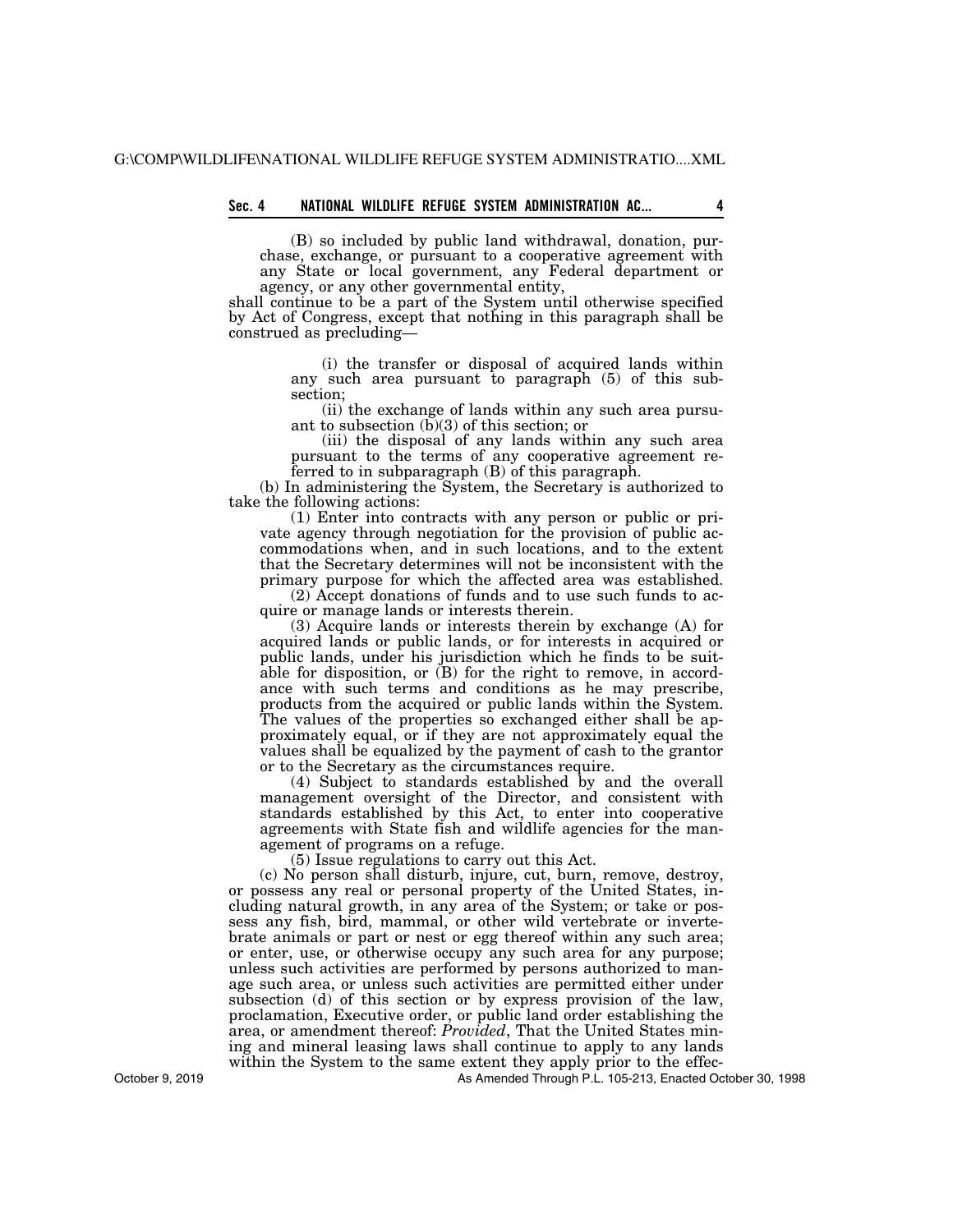tive date of this Act unless subsequently withdrawn under other authority of law. With the exception of endangered species and threatened species listed by the Secretary pursuant to section 4 of the Endangered Species Act of 1973 in States wherein a cooperative agreement does not exist pursuant to section 6(c) of that Act, nothing in this Act shall be construed to authorize the Secretary to control or regulate hunting or fishing of resident fish and wildlife on lands not within the system 2. The regulations permitting hunting and fishing of resident fish and wildlife within the System shall be, to the extent practicable, consistent with State fish and wildlife laws and regulations.

 $(d)(1)$  The Secretary is authorized, under such regulations as he may prescribe, to—

(A) permit the use of any area within the System for any purpose, including but not limited to hunting, fishing, public recreation and accommodations, and access whenever he determines that such uses are compatible with the major purposes for which such areas were established: *Provided*, That not to exceed 40 per centum at any one time of any area that has been, or hereafter may be acquired, reserved, or set apart as an inviolate sanctuary for migratory birds, under any law, proclamation, Executive order, or public land order may be administered by the Secretary as an area within which the taking of migratory game birds may be permitted under such regulations as he may prescribe unless the Secretary finds that the taking of any species of migratory game birds in more than 40 percent of such area would be beneficial to the species; and

(B) permit the use of, or grant easements in, over, across, upon, through, or under any areas within the System for purposes such as but not necessarily limited to, powerlines, telephone lines, canals, ditches, pipelines, and roads, including the construction, operation, and maintenance thereof, whenever he determines that such uses are compatible with the purposes for which these areas are established.

(2) Notwithstanding any other provision of law, the Secretary may not grant to any Federal, State, or local agency or to any private individual or organization any right-of-way, easement, or reservation in, over, across, through, or under any area within the system<sup>2</sup> in connection with any use permitted by him under para $graph (1)(B)$  of this subsection unless the grantee pays to the Secretary, at the option of the Secretary, either (A) in lump sum the fair market value (determined by the Secretary as of the date of conveyance to the grantee) of the right-of-way, easement, or reservation; or (B) annually in advance the fair market rental value (determined by the Secretary) of the right-of-way, easement, or reservation. If any Federal, State, or local agency is exempted from such payment by any other provision of Federal law, such agency shall otherwise compensate the Secretary by any other means agreeable to the Secretary, including, but not limited to, making other land available or the loan of equipment or personnel; except that (A) any such compensation shall relate to, and be consistent with, the objectives of the National Wildlife Refuge System, and (B)

As Amended Through P.L. 105-213, Enacted October 30, 1998

<sup>2</sup>So in law. Probably should be capitalized.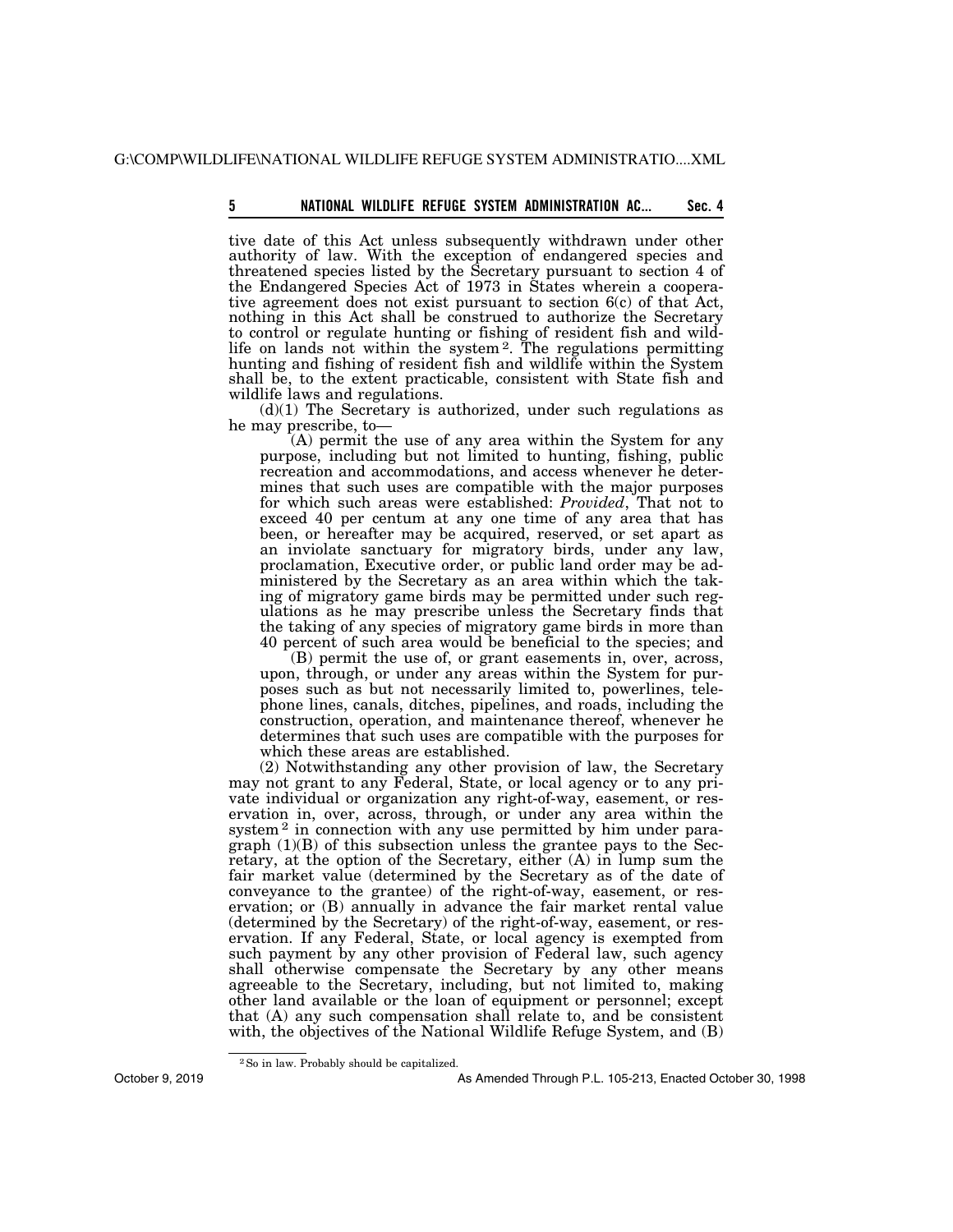the Secretary may waive such requirement for compensation if he finds such requirement impracticable or unnecessary. All sums received by the Secretary pursuant to this paragraph shall, after payment of any necessary expenses incurred by him in administering this paragraph, be deposited into the Migratory Bird Conservation Fund and shall be available to carry out the provisions for land acquisition of the Migratory Bird Conservation Act (16 U.S.C. 715 et seq.) and the Migratory Bird Hunting Stamp Act (16 U.S.C. 718 et seq.).

 $(3)(A)(i)$  Except as provided in clause (iv), the Secretary shall not initiate or permit a new use of a refuge or expand, renew, or extend an existing use of a refuge, unless the Secretary has determined that the use is a compatible use and that the use is not inconsistent with public safety. The Secretary may make the determinations referred to in this paragraph for a refuge concurrently with development of a conservation plan under subsection (e).

(ii) On lands added to the System after March 25, 1996, the Secretary shall identify, prior to acquisition, withdrawal, transfer, reclassification, or donation of any such lands, existing compatible wildlife-dependent recreational uses that the Secretary determines shall be permitted to continue on an interim basis pending completion of the comprehensive conservation plan for the refuge.

(iii) Wildlife-dependent recreational uses may be authorized on a refuge when they are compatible and not inconsistent with public safety. Except for consideration of consistency with State laws and regulations as provided for in subsection (m), no other determinations or findings are required to be made by the refuge official under this Act or the Refuge Recreation Act for wildlife-dependent recreation to occur.

(iv) Compatibility determinations in existence on the date of enactment of the National Wildlife Refuge System Improvement Act of 1997 shall remain in effect until and unless modified.

(B) Not later than 24 months after the date of the enactment of the National Wildlife Refuge System Improvement Act of 1997, the Secretary shall issue final regulations establishing the process for determining under subparagraph (A) whether a use of a refuge is a compatible use. These regulations shall—

(i) designate the refuge official responsible for making initial compatibility determinations;

(ii) require an estimate of the timeframe, location, manner, and purpose of each use;

(iii) identify the effects of each use on refuge resources and purposes of each refuge;

(iv) require that compatibility determinations be made in writing;

 $(v)$  provide for the expedited consideration of uses that will likely have no detrimental effect on the fulfillment of the purposes of a refuge or the mission of the System;

(vi) provide for the elimination or modification of any use as expeditiously as practicable after a determination is made that the use is not a compatible use;

(vii) require, after an opportunity for public comment, reevaluation of each existing use, other than those uses specified in clause (viii), if conditions under which the use is

As Amended Through P.L. 105-213, Enacted October 30, 1998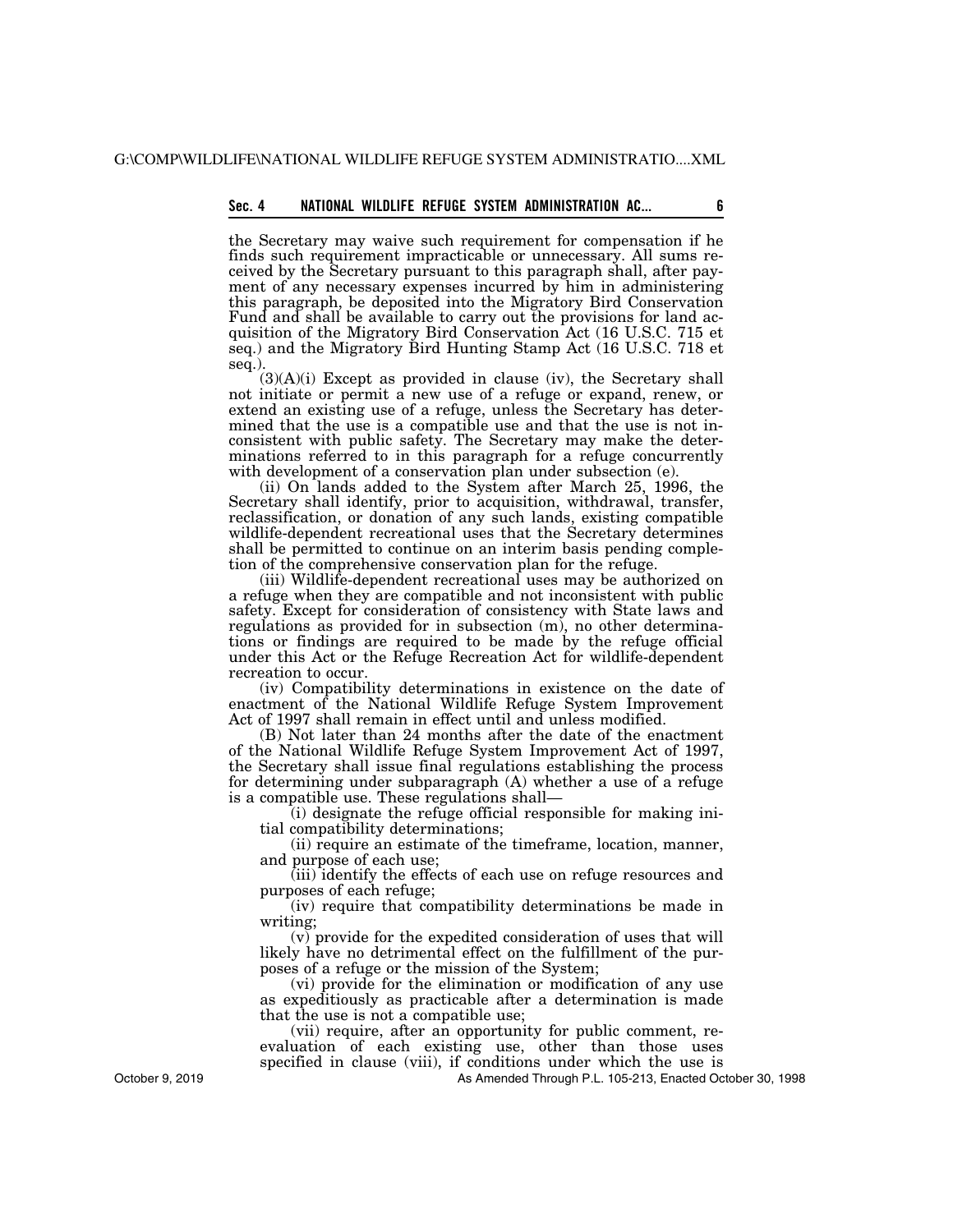permitted change significantly or if there is significant new information regarding the effects of the use, but not less frequently than once every 10 years, to ensure that the use remains a compatible use, except that, in the case of any use authorized for a period longer than 10 years (such as an electric utility right-of-way), the reevaluation required by this clause shall examine compliance with the terms and conditions of the authorization, not examine the authorization itself;

(viii) require, after an opportunity for public comment, reevaluation of each compatible wildlife-dependent recreational use when conditions under which the use is permitted change significantly or if there is significant new information regarding the effects of the use, but not less frequently than in conjunction with each preparation or revision of a conservation plan under subsection (e) or at least every 15 years, whichever is earlier; and

(ix) provide an opportunity for public review and comment on each evaluation of a use, unless an opportunity for public review and comment on the evaluation of the use has already been provided during the development or revision of a conservation plan for the refuge under subsection (e) or has otherwise been provided during routine, periodic determinations of compatibility for wildlife-dependent recreational uses.

(4) The provisions of this Act relating to determinations of the compatibility of a use shall not apply to—

(A) overflights above a refuge; and

(B) activities authorized, funded, or conducted by a Federal agency (other than the United States Fish and Wildlife Service) which has primary jurisdiction over a refuge or a portion of a refuge, if the management of those activities is in accordance with a memorandum of understanding between the Secretary or the Director and the head of the Federal agency with primary jurisdiction over the refuge governing the use of the refuge.

 $(e)(1)(A)$  Except with respect to refuge lands in Alaska (which shall be governed by the refuge planning provisions of the Alaska National Interest Lands Conservation Act (16 U.S.C. 3101 et seq.)), the Secretary shall—

(i) propose a comprehensive conservation plan for each refuge or related complex of refuges (referred to in this subsection as a "planning unit") in the System;

(ii) publish a notice of opportunity for public comment in the Federal Register on each proposed conservation plan;

(iii) issue a final conservation plan for each planning unit consistent with the provisions of this Act and, to the extent practicable, consistent with fish and wildlife conservation plans of the State in which the refuge is located; and

(iv) not less frequently than 15 years after the date of issuance of a conservation plan under clause (iii) and every 15 years thereafter, revise the conservation plan as may be necessary.

(B) The Secretary shall prepare a comprehensive conservation

plan under this subsection for each refuge within 15 years after the

As Amended Through P.L. 105-213, Enacted October 30, 1998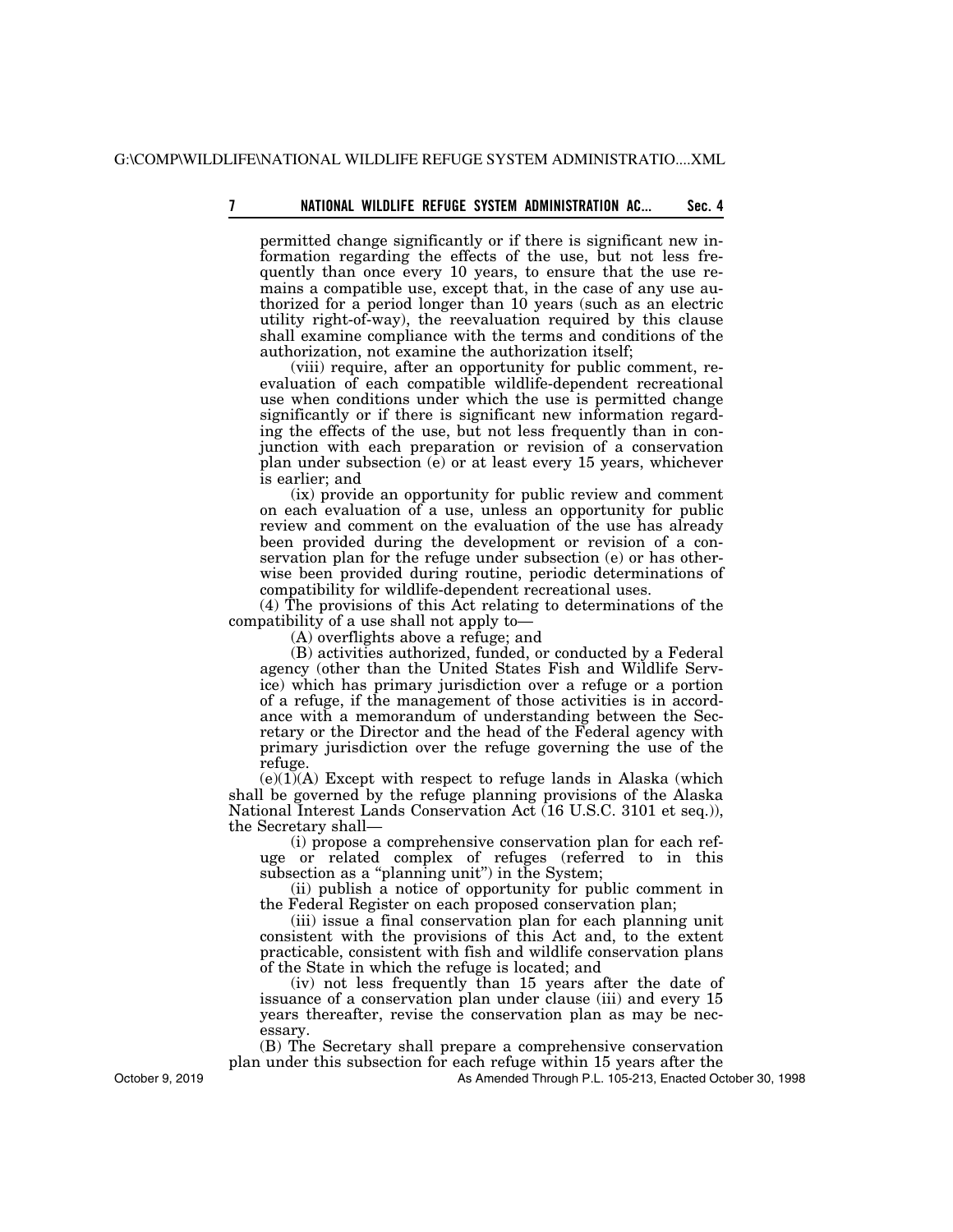date of enactment of the National Wildlife Refuge System Improvement Act of 1997.

(C) The Secretary shall manage each refuge or planning unit under plans in effect on the date of enactment of the National Wildlife Refuge System Improvement Act of 1997, to the extent such plans are consistent with this Act, until such plans are revised or superseded by new comprehensive conservation plans issued under this subsection.

(D) Uses or activities consistent with this Act may occur on any refuge or planning unit before existing plans are revised or new comprehensive conservation plans are issued under this subsection.

(E) Upon completion of a comprehensive conservation plan under this subsection for a refuge or planning unit, the Secretary shall manage the refuge or planning unit in a manner consistent with the plan and shall revise the plan at any time if the Secretary determines that conditions that affect the refuge or planning unit have changed significantly.

(2) In developing each comprehensive conservation plan under this subsection for a planning unit, the Secretary, acting through the Director, shall identify and describe—

(A) the purposes of each refuge comprising the planning unit;

(B) the distribution, migration patterns, and abundance of fish, wildlife, and plant populations and related habitats within the planning unit;

(C) the archaeological and cultural values of the planning unit;

(D) such areas within the planning unit that are suitable for use as administrative sites or visitor facilities;

(E) significant problems that may adversely affect the populations and habitats of fish, wildlife, and plants within the planning unit and the actions necessary to correct or mitigate such problems; and

(F) opportunities for compatible wildlife-dependent recreational uses.

(3) In preparing each comprehensive conservation plan under this subsection, and any revision to such a plan, the Secretary, acting through the Director, shall, to the maximum extent practicable and consistent with this Act—

(A) consult with adjoining Federal, State, local, and pri-

vate landowners and affected State conservation agencies; and (B) coordinate the development of the conservation plan or revision with relevant State conservation plans for fish and

wildlife and their habitats.

(4)(A) In accordance with subparagraph (B), the Secretary shall develop and implement a process to ensure an opportunity for active public involvement in the preparation and revision of comprehensive conservation plans under this subsection. At a minimum, the Secretary shall require that publication of any final plan shall include a summary of the comments made by States, owners of adjacent or potentially affected land, local governments, and any other affected persons, and a statement of the disposition of concerns expressed in those comments.

As Amended Through P.L. 105-213, Enacted October 30, 1998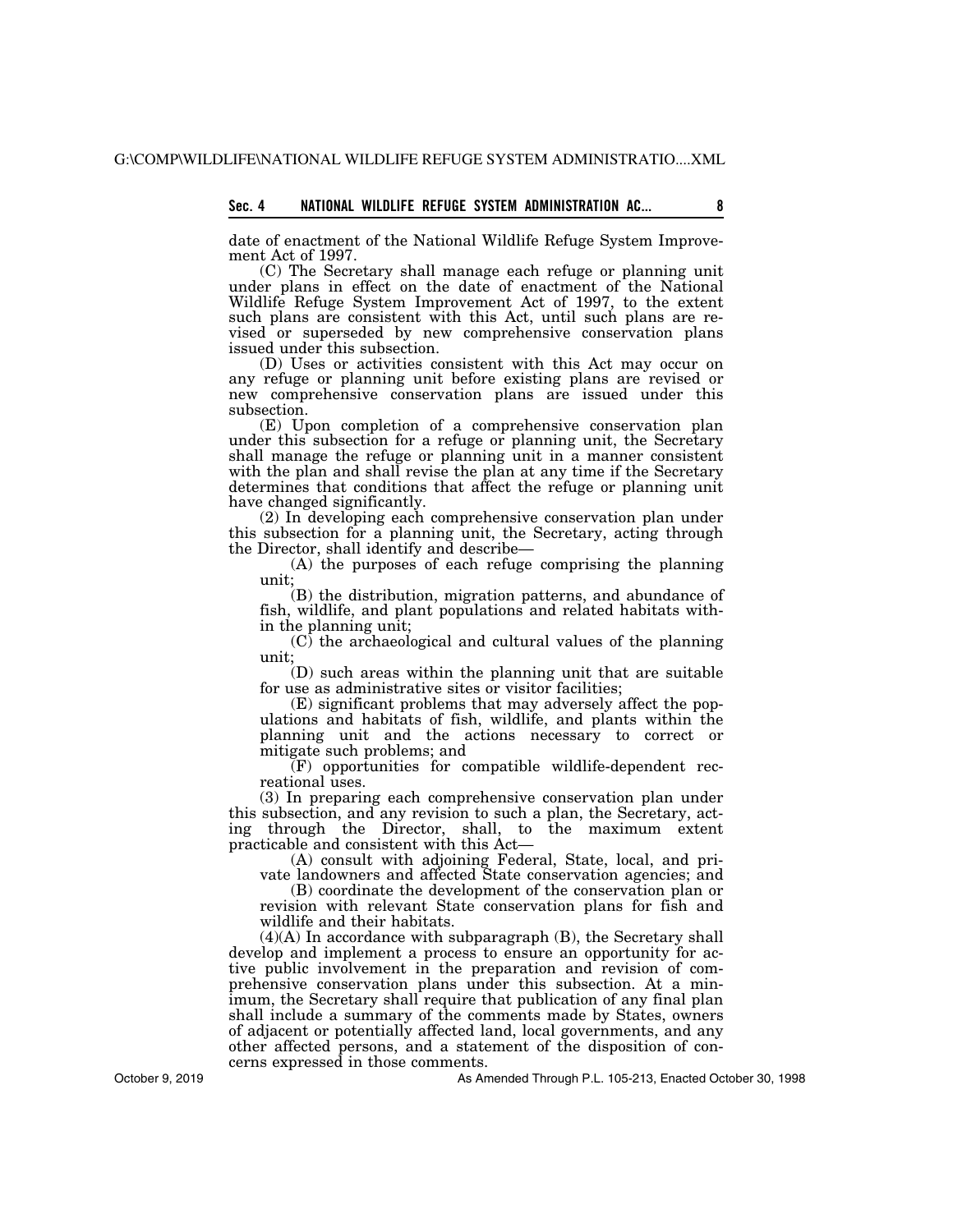(B) Prior to the adoption of each comprehensive conservation plan under this subsection, the Secretary shall issue public notice of the draft proposed plan, make copies of the plan available at the affected field and regional offices of the United States Fish and Wildlife Service, and provide opportunity for public comment.

(f) PENALTIES.—

(1) KNOWING VIOLATIONS.—Any person who knowingly violates or fails to comply with any of the provisions of this Act or any regulations issued thereunder shall be fined under title 18, United States Code, or imprisoned for not more than 1 year, or both.

(2) OTHER VIOLATIONS.—Any person who otherwise violates or fails to comply with any of the provisions of this Act (including a regulation issued under this Act) shall be fined under title 18, United States Code, or imprisoned not more than 180 days, or both.

(g) Any person authorized by the Secretary to enforce the provisions of this Act or any regulations issued thereunder, may, without a warrant, arrest any person violating this Act or regulations in his presence or view, and may execute any warrant or other process issued by an officer or court of competent jurisdiction to enforce the provisions of this Act or regulations, and may with a search warrant search for and seize any property, fish, bird, mammal, or other wild vertebrate or invertebrate animals or part or nest or egg thereof, taken or possessed in violation of this Act or the regulations issued thereunder. Any property, fish, bird, mammal, or other wild vertebrate or invertebrate animals or part or egg thereof seized with or without a search warrant shall be held by such person or by a United States marshal, and upon conviction, shall be forfeited to the United States and disposed of by the Secretary, in accordance with law. The Director of the United States Fish and Wildlife Service is authorized to utilize by agreement, with or without reimbursement, the personnel and services of any other Federal or State agency for purposes of enhancing the enforcement of this Act.

(h) Regulations applicable to areas of the System that are in effect on the date of enactment of this Act shall continue in effect until modified or rescinded.

(i) Nothing in this section shall be construed to amend, repeal, or otherwise modify the provision of the Act of September 28, 1962 (76 Stat. 653; 16 U.S.C. 460K—460K–4) which authorizes the Secretary to administer the areas within the System for public recreation. The provisions of this section relating to recreation shall be administered in accordance with the provisions of said Act.

(j) Nothing in this Act shall constitute an express or implied claim or denial on the part of the Federal Government as to exemption from State water laws.

(k) Notwithstanding any other provision of this Act, the Secretary may temporarily suspend, allow, or initiate any activity in a refuge in the System if the Secretary determines it is necessary to protect the health and safety of the public or any fish or wildlife population.

As Amended Through P.L. 105-213, Enacted October 30, 1998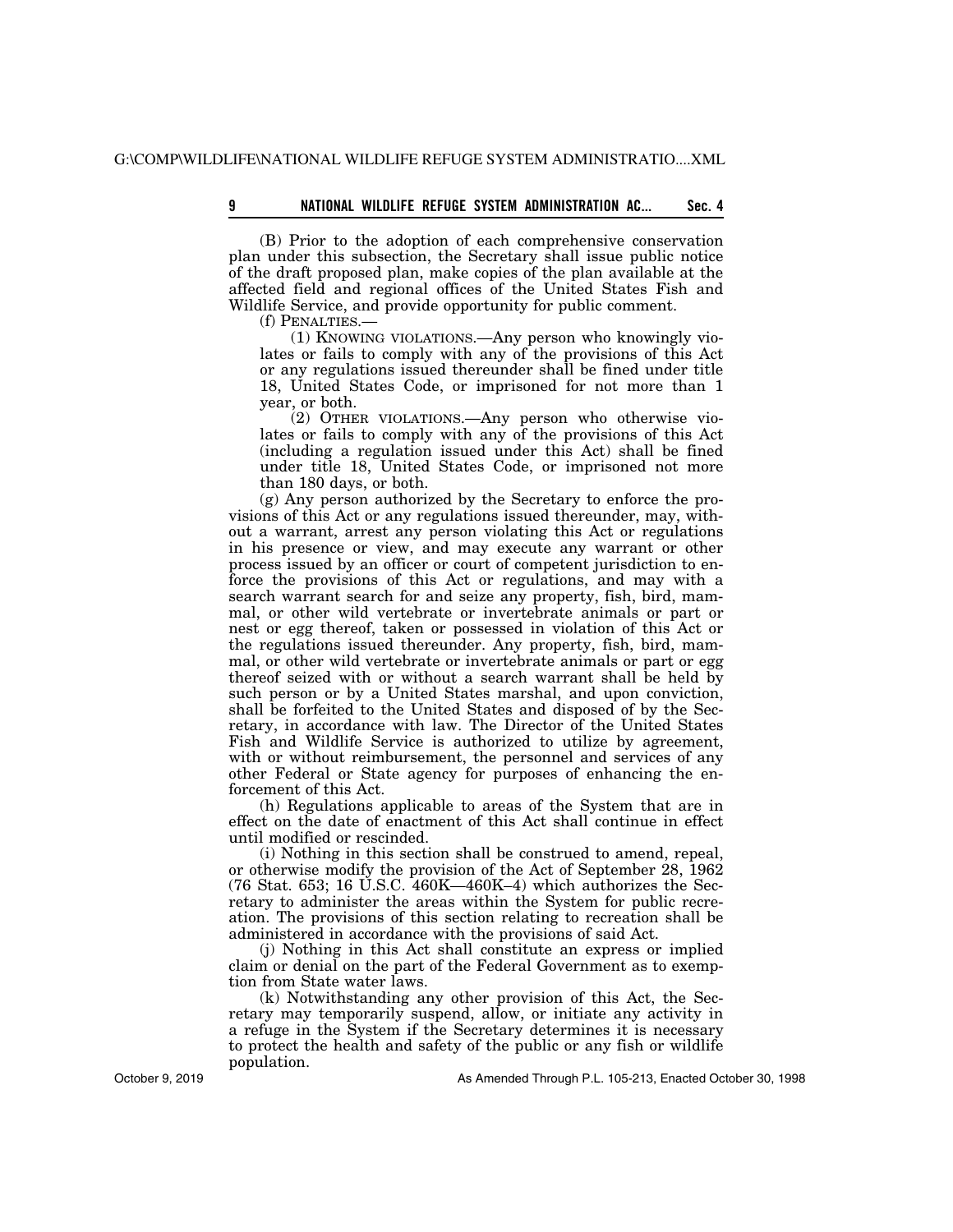(l) Nothing in this Act shall be construed to authorize the Secretary to control or regulate hunting or fishing of fish and resident wildlife on lands or waters that are not within the System.

(m) Nothing in this Act shall be construed as affecting the authority, jurisdiction, or responsibility of the several States to manage, control, or regulate fish and resident wildlife under State law or regulations in any area within the System. Regulations permitting hunting or fishing of fish and resident wildlife within the System shall be, to the extent practicable, consistent with State fish and wildlife laws, regulations, and management plans.

 $(n)(1)$  Nothing in this Act shall-

(A) create a reserved water right, express or implied, in the United States for any purpose;

(B) affect any water right in existence on the date of enactment of the National Wildlife Refuge System Improvement Act of 1997; or

(C) affect any Federal or State law in existence on the date of the enactment of the National Wildlife Refuge System Improvement Act of 1997 regarding water quality or water quantity.

(2) Nothing in this Act shall diminish or affect the ability to join the United States in the adjudication of rights to the use of water pursuant to the McCarran Act (43 U.S.C. 666).

(o) Coordination with State fish and wildlife agency personnel or with personnel of other affected State agencies pursuant to this Act shall not be subject to the Federal Advisory Committee Act (5) U.S.C. App.).

## **SEC. 5. [16 U.S.C. 668ee] DEFINITIONS.**

For purposes of this Act:

 $(1)$  The term "compatible use" means a wildlife-dependent recreational use or any other use of a refuge that, in the sound professional judgment of the Director, will not materially interfere with or detract from the fulfillment of the mission of the System or the purposes of the refuge.

(2) The terms ''wildlife-dependent recreation'' and ''wildlifedependent recreational use'' mean a use of a refuge involving hunting, fishing, wildlife observation and photography, or environmental education and interpretation.

(3) The term "sound professional judgment" means a finding, determination, or decision that is consistent with principles of sound fish and wildlife management and administration, available science and resources, and adherence to the requirements of this Act and other applicable laws.

(4) The terms ''conserving'', ''conservation'', ''manage'', "managing", and "management", mean to sustain and, where appropriate, restore and enhance, healthy populations of fish, wildlife, and plants utilizing, in accordance with applicable Federal and State laws, methods and procedures associated with modern scientific resource programs. Such methods and procedures include, consistent with the provisions of this Act, protection, research, census, law enforcement, habitat management, propagation, live trapping and transplantation, and regulated taking.

As Amended Through P.L. 105-213, Enacted October 30, 1998